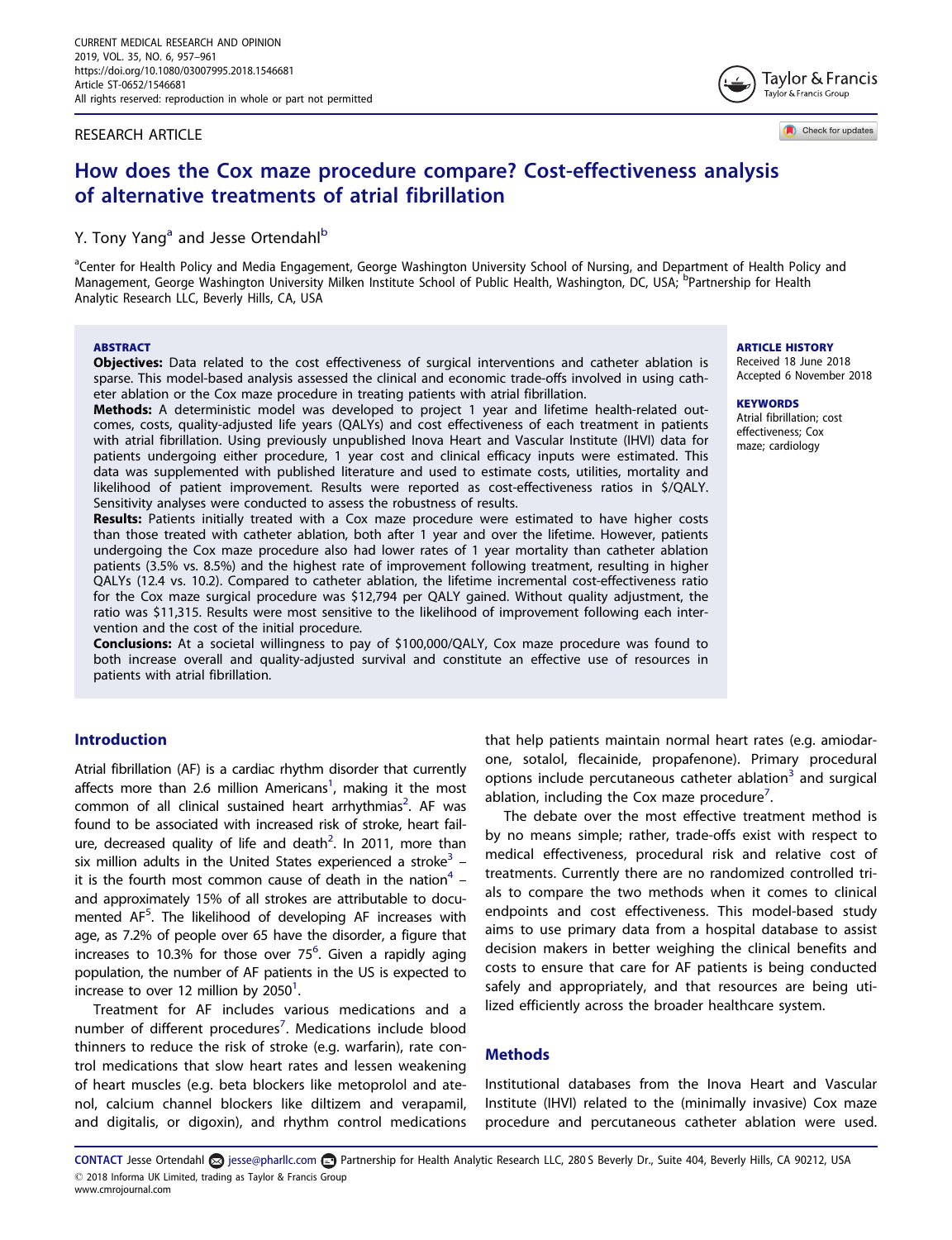<span id="page-1-0"></span>

Figure 1. Decision tree depiction of treatment model.

These databases comprise data drawn from IHVI patients who underwent the Cox maze procedure for nonparoxysmal AF (alongside a full year of follow-up data) as well as IHVI patients who were treated with catheter ablation. The registries are unique in their ability to capture specific health events related to each procedure, providing Cox maze and catheter ablation specific information for each patient from the initial procedure through follow-up. In addition, the registry data can be merged with hospital and mortality records to form a complete longitudinal record for each patient $^8$ .

Given the availability of different treatment choices and the tradeoffs between them, a decision analytic approach was used to identify the relative value of each treatment option. We constructed a Markov model, populated with primary data, and supported by data from literature and other publicly available sources, that projected 1 year and lifetime outcomes, including costs, life years and quality-adjusted life years (QALYs) gained for each treatment option. These projections were used to calculate incremental cost-effectiveness ratios and allowed us to evaluate treatment options in ways that clinical trials may not, and in so doing can provide information on which options are most cost effective. Here, the deterministic cohort model incorporated all relevant characteristics of each AF treatment option (i.e. risk, clinical effectiveness and cost), allowing us to calculate the cost effectiveness of Cox maze compared with catheter ablation.

The model was developed in TreeAge Pro 2015 (TreeAge, Williamstown, MA, USA) to analyze the model strategies (i.e. initial treatment method) in patients with atrial fibrillation. During the first year, patients could alternatively: 1) achieve stable rhythm, 2) fail to improve, or 3) die. The likelihood of following each model pathway differed based on choice of initial treatment and based on registry data. At the conclusion of the first year, the annual costs and probability of each model outcome were calculated. Patients alive at the conclusion of the first year were assigned differing lengths of survival and subsequent costs for time beyond the first year, depending on whether they had achieved rhythm control (Figure 1). In the base case analysis, a lifetime time horizon

Table 1. Patient population and clinical parameters.

|                                             | Cox Maze<br>Procedure | Catheter<br>Ablation |
|---------------------------------------------|-----------------------|----------------------|
| Sample size                                 | 79                    | 56                   |
| Age (mean years)                            | 58.7                  | 63.3                 |
| Male $(\%)$                                 | 89.9                  | 66.1                 |
| First year probability of stable rhythm (%) | 93.4                  | 62.8                 |
| First year mortality (%)                    | 3.8                   | 8.5                  |
| Life expectancy beyond first year (years)   |                       |                      |
| With stable rhythm                          | 19.53                 |                      |
| No stable rhythm                            | 11.48                 |                      |

was taken, and costs and clinical benefits (i.e. life-expectancy and QALYs gained) were discounted at 3% annually.

In developing the model, rates of rhythm improvement and all-cause mortality were required for each of the treatment options. To inform these parameters, we used data from the IHVI Cox maze database that tracks and records hospital and long-term outcomes from surgical ablations and the IHVI Percutaneous Coronary Intervention (PCI) Registry that tracks non-surgical treatments for atrial fibrillation. [Supplementary data](https://doi.org/10.1080/03007995.2018.1546681) was also obtained as needed from hospital charts and physician offices. Estimates of treatment efficacy were derived from 79 patients undergoing the standalone Cox maze procedure for non-paroxysmal AF from 2010 to 2015, and 56 patients undergoing catheter ablation in 2010. Data availability limited the inclusion of those undergoing catheter ablation to the single year. Characteristics of the patient population, as well as clinical parameters used in the model to inform the efficacy of treatment options, are shown in Table 1. To supplement registry data, we extracted survival estimates after the first year from the published lit-erature<sup>[9](#page-4-0),[10](#page-4-0)</sup>. IRB approval was obtained from the Inova Institutional Review Board and written informed consent was waived. The funding source had no involvement in study design, collection, analysis and interpretation of data, or in the writing of this paper.

Costs were reported in 2016 US dollars, with costs from different sources converted to year 2016 using the medical component of the consumer price index $11$ . For each of the treatments, first-year costs were obtained from the registries. Direct costs included clinician salaries, equipment, medications and disposable supplies. Costs were calculated inclusive of all such resources utilized throughout the entire year following treatment, including follow-up visits and treating any resultant complications, including pacemaker implantation. From the registry, we found that 7% of patients had a pacemaker implanted. After the first year, costs were applied differentially depending on whether the patient had achieved rhythm control. These costs were derived from a retrospective analysis of MarketScan data and showed higher costs in individuals with active atrial fibrillation<sup>12</sup>. Costs are set forth in [Table 2](#page-2-0).

The impact of the interventions on quality of life was incorporated into the model through the use of utility weights. Utility weights range from 0 to 1, with 0 representing death, 1 representing perfect health and values in between reflecting the decreased quality of life for patients with a given condition. Utility weights for patients with ongoing atrial fibrillation as well as values for those whose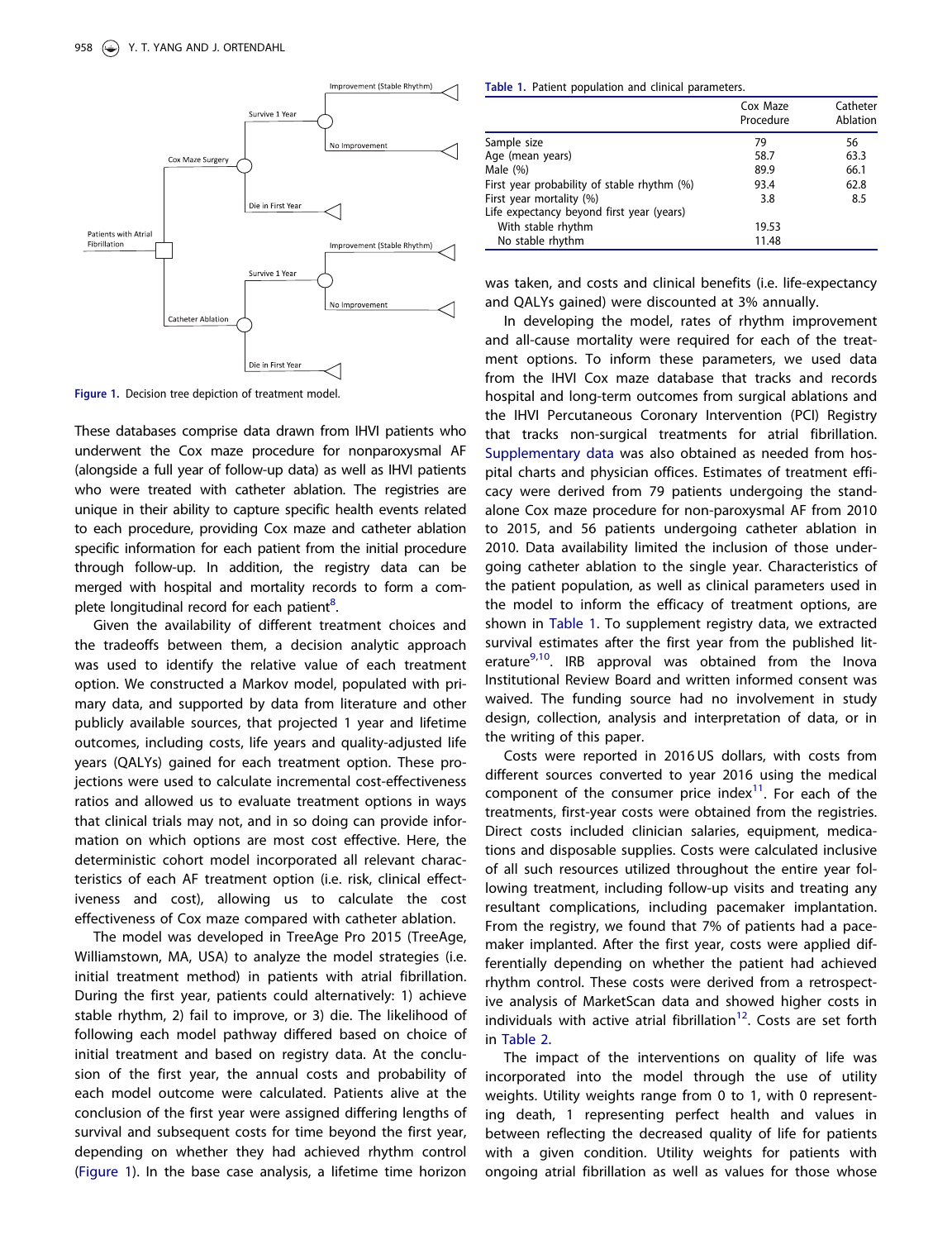<span id="page-2-0"></span>

| Parameter                                       | Value <sup>a</sup> |
|-------------------------------------------------|--------------------|
| First year treatment costs (per patient)        |                    |
| Cox maze procedure <sup>b</sup>                 | \$30,532           |
| Catheter ablation                               | \$8837             |
| Treatment costs beyond first year (per person)  |                    |
| With stable rhythm                              | \$14,214           |
| No stable rhythm                                | \$24,555           |
| Health-related quality of life (utility weight) |                    |
| With stable rhythm                              | 0.823              |
| No stable rhythm                                | 0.774              |

<sup>a</sup> All costs reported in 2016 \$US.

<sup>b</sup>Includes the costs of prior catheter ablation for 72% of patients.

condition improved were based on estimated EQ-5D data from published literature<sup>[13](#page-4-0)</sup> (Table 2).

In the base case, the strategies were compared at both year one and over a patient's lifetime. The 1 year results reflect the real-world data available from the registry without extrapolation. The lifetime results required additional assumptions, but were conducted to adhere to published guidelines on best practices in cost-effectiveness analyses<sup>14</sup>. Model outputs included costs and quality-adjusted life expectancy for each strategy, which were used to calculate the incremental cost-effectiveness ratio. To assess the impact of uncertainty in model parameters, one-way sensitivity analyses were conducted in which each model input was varied ±10% of the base case value. Results of one-way sensitivity analyses are depicted in a tornado diagram [\(Figure 2a](#page-3-0)). Additionally, a probabilistic sensitivity analysis (PSA) was conducted in which all parameters were varied simultaneously. In PSA, the Cox maze procedure was compared to catheter ablation across 1000 iterations, with results shown in a costeffectiveness scatterplot [\(Figure 2b\)](#page-3-0).

#### **Results**

In the base case when considering 1 year results, the Cox maze procedure cost was \$30,532 per patient, compared to \$8837 per catheter ablation patient. The Cox maze procedure also provided greater benefit in terms of reduced mortality and achievement of stable rhythm, with 1 year QALYs of 0.759 compared to 0.741 for catheter ablation. Combining these results, the Cox maze procedure had a cost-effectiveness ratio of \$1,192,023/QALY, compared to the catheter ablation strategy ([Table 3\)](#page-3-0).

Over a lifetime, the Cox maze procedure cost \$232,162 per patient, compared to \$208,371 per patient for catheter ablation. Patients undergoing the Cox maze procedure were estimated to live an average of 14.72 years following the procedure, which equated to 12.04 QALYs. The corresponding estimates for catheter ablation were 12.62 years and 10.18 QALYs. Based on these results, the Cox maze procedure had a cost-effectiveness ratio of \$12,794/QALY when compared to catheter ablation. Without quality adjustment, this ratio decreased to \$11,315/QALY ([Table 3](#page-3-0)).

In one-way sensitivity analyses, varying the likelihood of improvement had the largest impact on results. When the probability of improvement for patients undergoing the Cox maze procedure was varied by  $\pm 10$ %, the ratio for Cox maze

ranged from \$11,993/QALY to \$18,181/QALY. When the probability of improvement for patients undergoing catheter ablation was varied  $\pm 10\%$ , the resulting cost-effectiveness ratio ranged from \$10,451 to \$15,917/QALY. Results were less sensitive to variations in the assumptions regarding costs and survival after the first year, and procedure-related mortality. One-way sensitivity analysis results are shown in the tornado diagram ([Figure 2a\)](#page-3-0).

In probabilistic sensitivity analyses, Cox maze surgery had higher quality-adjusted life expectancy in all 1000 iterations. It was the dominant strategy (i.e. higher clinical benefits and lower costs) in 4.7% of iterations, and had a cost-effectiveness ratio below \$50,000 in 98.6% ([Figure 2b](#page-3-0)).

# **Discussion**

Using the data collected from IHVI registries to populate the model and compare strategies for the treatment of AF, we found that the Cox maze procedure increased survival and quality adjusted life expectancy. Although this type of analysis has previously been conducted in order to assess treatment options for AF, prior researchers were not privy to the type of data contained in the aforementioned registries<sup>15-18</sup>. Considering the increased cost of the procedure, the lifetime incremental cost-effectiveness ratio was \$12,794/QALY. This estimate is far below commonly cited willingness to pay thresholds in the US of \$50,000–\$100,000/QALY, indicating that use of the Cox maze procedure in this patient population would be an efficient use of resources.

When considering the results over the first year, the costeffectiveness ratio of over \$900,000 was far beyond the range that is typically considered to be good value. This finding is driven by the high upfront cost of the Cox maze procedure compared to catheter ablation, and the exclusion of survival benefits for those who achieve rhythm control and survive beyond the data collection period. In following best practices in modeling<sup>[19](#page-4-0)</sup>, the lifetime horizon was considered more appropriate to use when assessing the value of the interventions, as the benefits of these strategies clearly extend beyond the first year.

While this study relied on primary data from an established patient registry, results should be considered in combination with previously published analyses. A number of decision analyses have attempted to evaluate the cost-effect-iveness of AF treatments<sup>[9](#page-4-0)</sup>. Lamotte et al.<sup>[20](#page-4-0)</sup> used the Markov model to predict the cost-effectiveness among three interventional approaches, which were: (1) high-intensity focused ultrasound, (2) the classic "cut and sew" Cox maze procedure, and (3) percutaneous catheter ablation. They concluded that all interventional treatments showed good incremental cost-effectiveness ratios, compared to drug treatment. Although this study was the first to assess the health economic consequences of concomitant surgical ablation for the treatment of AF, limited data was used to generate the study results. Reynolds et  $al^{21}$  $al^{21}$  $al^{21}$  constructed a Markov disease simulation model for a hypothetical cohort of patients with drugrefractory paroxysmal AF, treated either with radiofrequency catheter ablation (RFA), with/without antiarrhythmic drug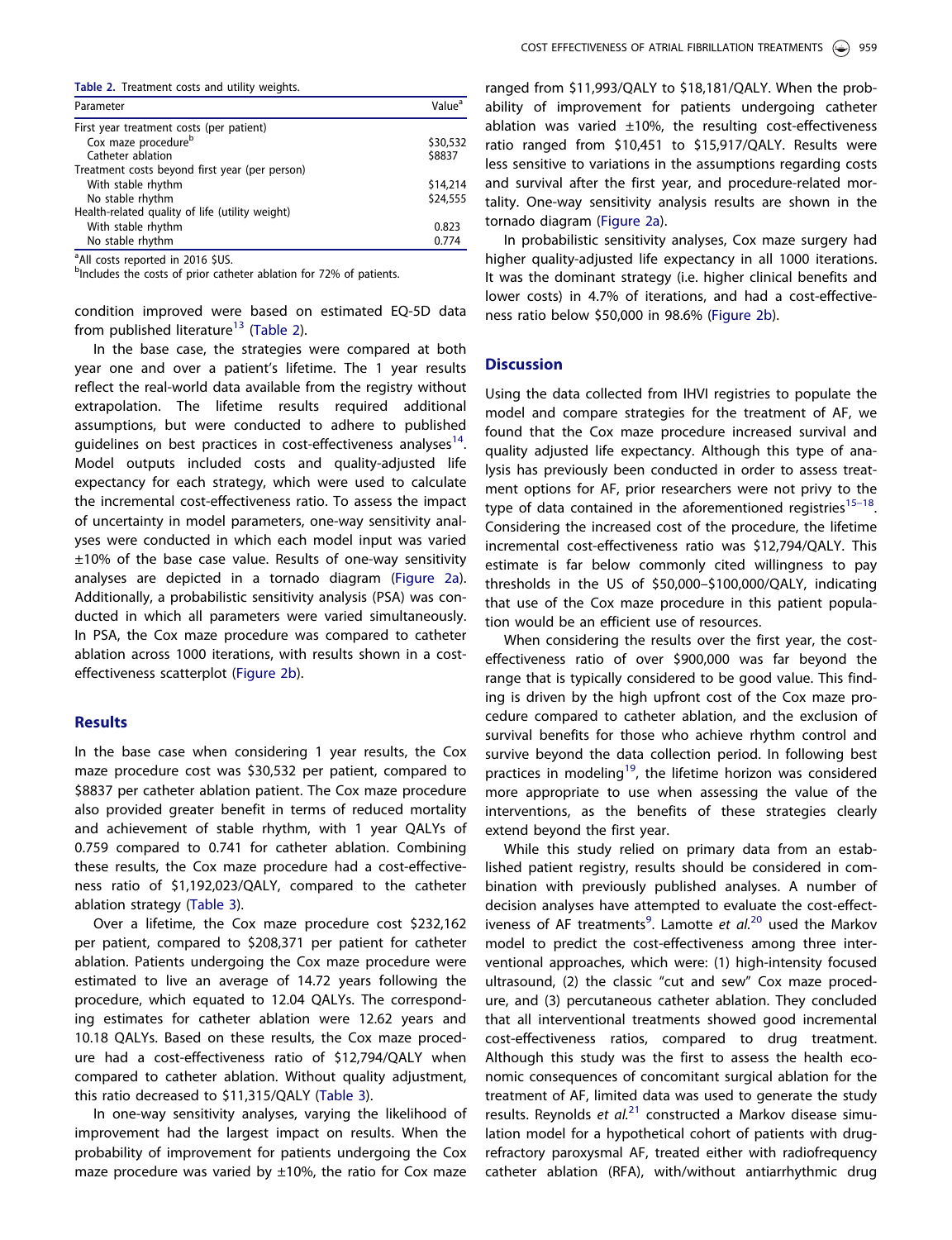<span id="page-3-0"></span>

Figure 2. Sensitivity analyses. a. One-way sensitivity analysis results – tornado diagram. b. Probabilistic sensitivity analysis results – CE scatterplot. Abbreviations. QALY, quality-adjusted life-year; CMS, Cox maze surgery; CA, catheter ablation; ICER, incremental cost-effectiveness ratio.

| Table 3. Base case results.  |           |          |       |       |                                                                 |       |             |             |  |  |
|------------------------------|-----------|----------|-------|-------|-----------------------------------------------------------------|-------|-------------|-------------|--|--|
| Strategy                     |           |          |       |       | Total Cost Delta Cost Total LE Delta LE Total QALYs Delta QALYs |       | <i>S/LY</i> | \$/OALY     |  |  |
| 1 year results               |           |          |       |       |                                                                 |       |             |             |  |  |
| Catheter ablation            | \$8837    |          | 0.958 |       | 0.741                                                           |       |             |             |  |  |
| Cox maze procedure \$30,532  |           | \$23,791 | 0.981 | 0.024 | 0.759                                                           | 0.018 | \$923,183   | \$1,192,023 |  |  |
| Lifetime results             |           |          |       |       |                                                                 |       |             |             |  |  |
| Catheter ablation            | \$208,371 |          | 12.62 |       | 10.18                                                           |       |             |             |  |  |
| Cox maze procedure \$232,162 |           | \$23,791 | 14.72 | 2.10  | 12.04                                                           | 1.86  | \$11,315    | \$12,794    |  |  |

Abbreviations. LY, life-year; QALY, quality-adjusted life year; LE, life expectancy.

(AAD), or AAD alone. They found RFA was reasonably costeffective compared with AAD therapy alone. The results of their model, however, cannot be directly applied to other subsets of the AF population due to the baseline characteristics of those patients. Moreover, they did not model all possible treatment strategies for patients with paroxysmal AF. Chan et  $al^{22}$  $al^{22}$  $al^{22}$  constructed a Markov decision analysis model to assess the cost-effectiveness of rhythm control with left atrial catheter ablation (LACA) versus two more standard approaches: rhythm control with amiodarone and medical rate control therapy. The model shows that the use of LACA may be cost effective in patients with AF at moderate risk for stroke, but is not cost effective in low-risk patients. Their model was developed only in 55 and 65 year old cohorts and as such the findings may not apply to younger or older patients. Despite the growing significance of comparative effectiveness research, the existing decision analyses to provide evidence of the cost-effectiveness of various AF treatments are limited at best. With the limitations of the current literature, our study was warranted. Our project contributes to the literature by: (1) being one of the first studies comparing the Cox maze procedure to other AF treatments, (2)